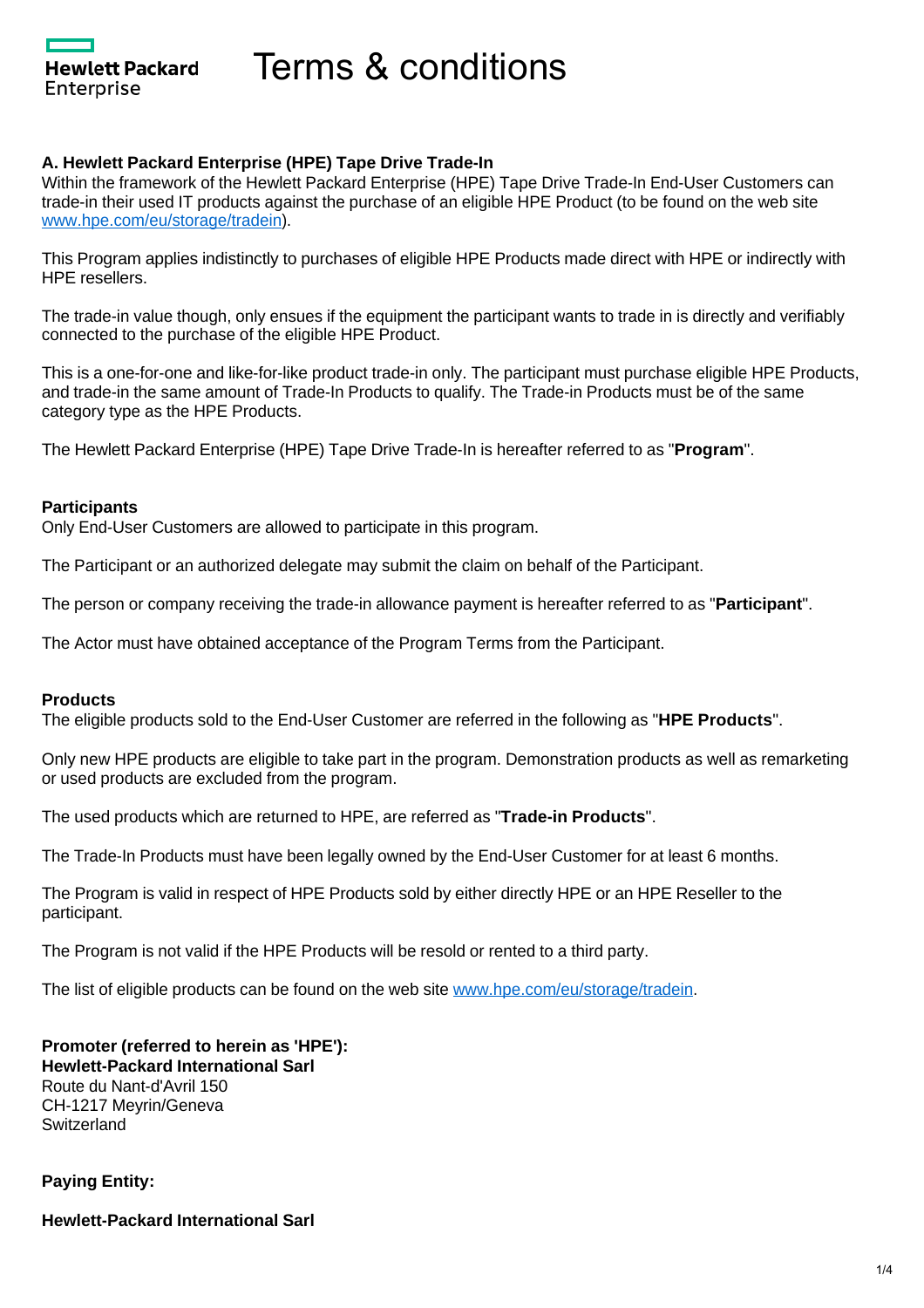**Hewlett Packard** Enterprise

# Terms & conditions

Route du Nant d'Avril 150 CH-1217 Meyrin/Geneva **Switzerland** 

## **B. Program rules and requirements**

The Program is valid in Latvia.

The trade-in agreement between HPE and the Participant is achieved through the acceptance of the terms and conditions in course of the claim process on the Program web page [www.hpe.com/eu/storage/tradein.](http://www.hpe.com/eu/storage/tradein)

HPE products purchased in another country than the participant registered to the program are not authorized for participation.

This Program can not be used in conjunction with other sale promoting measures from or special agreements with HPE that are offered at the same time.

- A. With the acceptance of the trade-in agreement, the participant warrants to hold legal title to the Trade-in Product(s), the Trade-In Product(s) are free of liens or security interest, the ownership is not subject to the rights of third parties and the Participant has the legal right to transfer the Trade-in Product(s) to HPE.
- B. The Participant warrants that the Trade-in Product(s) are free of any restrictions or encumbrances, including third party software which may not be transferred or for which royalties are due.

The trade-in amounts as indicated by HPE only apply for Trade-in Products that are returned complete, in working condition and with all accessories belonging to it. Packaging Instructions available on the program page at [www.hpe.com/eu/storage/tradein](http://www.hpe.com/eu/storage/tradein) must be followed.

The Participant will be solely responsible for removing all sensitive data before returning products to HPE, and HPE shall not be responsible for maintaining the confidentiality or privacy of any sensitive data that remains on such component.

Trade-in Product(s) returned to HPE must not be contaminated with biological, chemical or radioactive materials.

The Trade-in Product(s) for return must be located within the country the Participant registered to the Program.

Applications for collection of Trade-in Products from offshore locations cannot be accepted.

The ownership of the Trade-in Product(s) will be transferred to HPE upon handover of the product to the designated HPE Test Center.

The delivery of the Trade-In Product(s) to HPE's designated Test Center shall be final and effective to transfer title of such product to HPE free and clear of all liens and encumbrances.

The Trade-in Product(s) defined in the web registration under the program must be handed over to HPE to qualify. After receipt in HPE's handling house, no Trade-In Product(s) (including accessories) can be returned again to the participant. These Trade-In Product(s) remain the property of HPE.

The Trade-In Product(s) must match the details provided during the registration process. If they do not match, HPE reserves the right not to pay any trade-in value or to debit the difference in trade-in value between the stated and actually received Trade-in Product when the trade-in value of the incorrect product is less.

HPE warrants environmentally friendly disposal of Trade-In Product(s). The Trade-In Product(s) are recycled in the country of the Test Center where it has been tested and may not remain within the country where it was collected.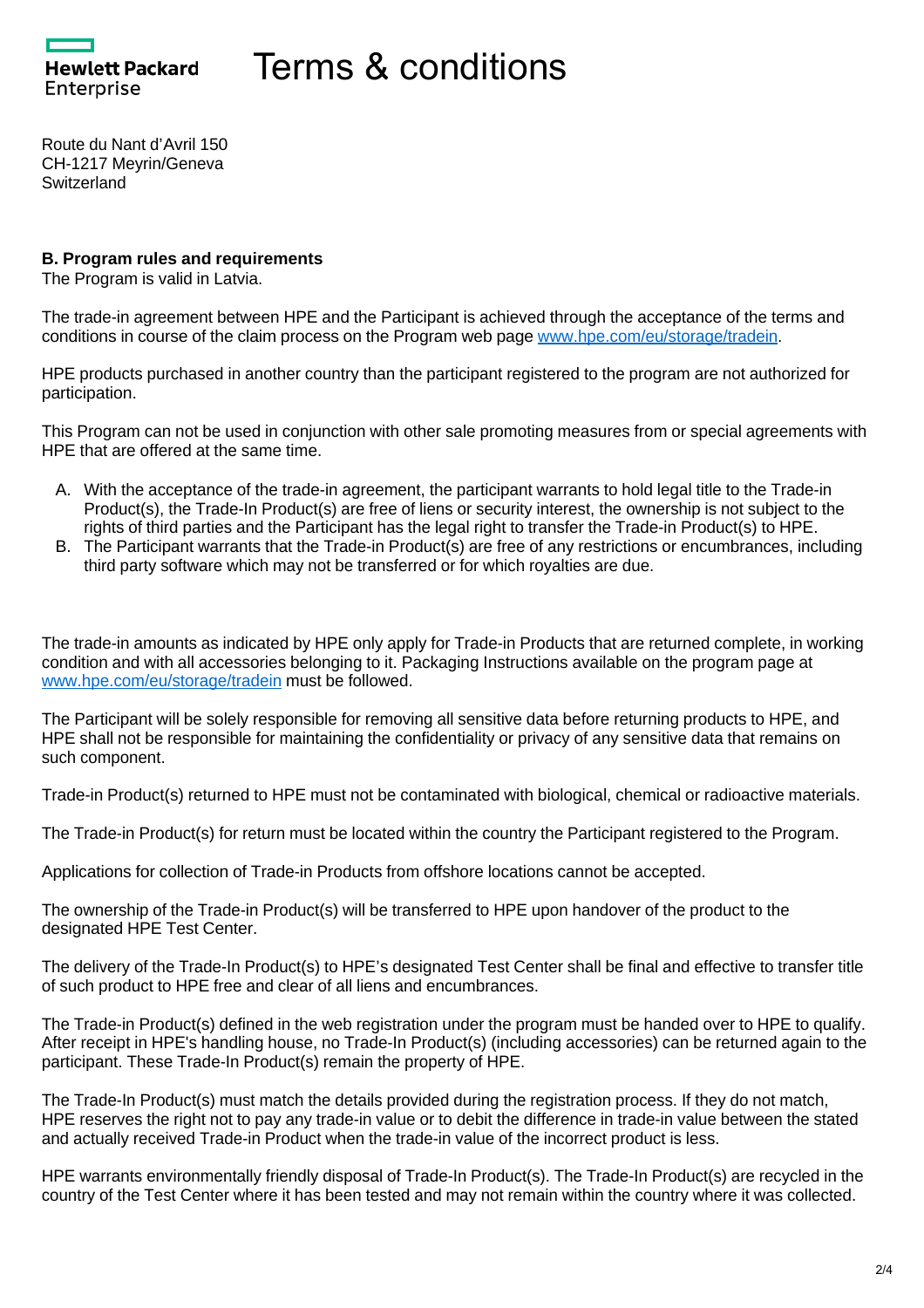# Terms & conditions

### **C. Program Steps and Timing**

**Hewlett Packard** 

Enterprise

The Participant can register, obtain information about the program and request a trade-in offer on the web site [www.hpe.com/eu/storage/tradein](http://www.hpe.com/eu/storage/tradein).

Registrations must be submitted online, within 30 days after date of sale.

The date of the invoice shall be considered as the date of purchase.

The invoice must contain the following information:

- Name and address of the End-User Customer
- Name and address of the Seller, in accordance with the letterhead
- **Model and serial number of the HPE Product.**

Proof of purchase must be uploaded during registration on [www.hpe.com/eu/storage/tradein](http://www.hpe.com/eu/storage/tradein).

Uploaded documents are exclusively used for validation of eligibility to participate in this Program. The information will not be shared with any other processes and function outside the Program.

Participants who did not provide HPE with all mandatory information will be notified via email and offered the opportunity to provide the missing items within 7 calendar days. If the Participant still fails to comply with the terms and conditions, the request will be rejected.

On the agreed date, HPE will dispatch a carrier to the address the Participant advised during registration. If it is not possible for said carrier to come on the agreed date, carrier will contact the Participant to agree a new date.

The charges for the collection are carried by HPE.

For preparation of the Trade-In products the [Packing instructions](https://promotions.ext.hpe.com/WMCF.Web/Images/HP/Cleansheet/Special/Documents/Packing%20instructions_(en)_20210-02-25.pdf) must be followed.

If the Participant does not adhere to the packaging instructions, or if the Trade-In Product is not provided at the agreed time and the carrier has to carry out a new collection through fault of the Participant, HPE reserves the right to deduct a sum appropriate to the costs incurred.

The shipping label provided with the registration must be attached to the outside of the box and should remain easily accessible even when stacked on a pallet. It is recommended to secure the label with transparent shipping tape from being ripped off the box.

If a trade-in product other than that stated in the web registration has been returned to the test center, HPE is entitled to charge the participant the incurred costs for the return.

The period between acceptance of the request to return and the readiness for collection of the HPE Product(s) must not exceed 30 calendar days.

The trade-in value is paid by HPE to the Participant. The payment will be made by electronic bank transfer within 45 days after receipt of the trade-in product at the test center.

Payment can only be made to a bank account within the country where the Participant registered for the Program.

#### **Invoicing for reimbursement**

This Program requires the acceptance of a self-billing invoice by the Participant. To ensure consistent and valid invoicing HPE creates a preliminary self-billing invoice on behalf of the Participant and sends it to the Participant for acceptance. Once the preliminary self-billing invoice is accepted by the Participant then HPE will make the respective payment and issue a final corresponding invoice under these Terms and Conditions.